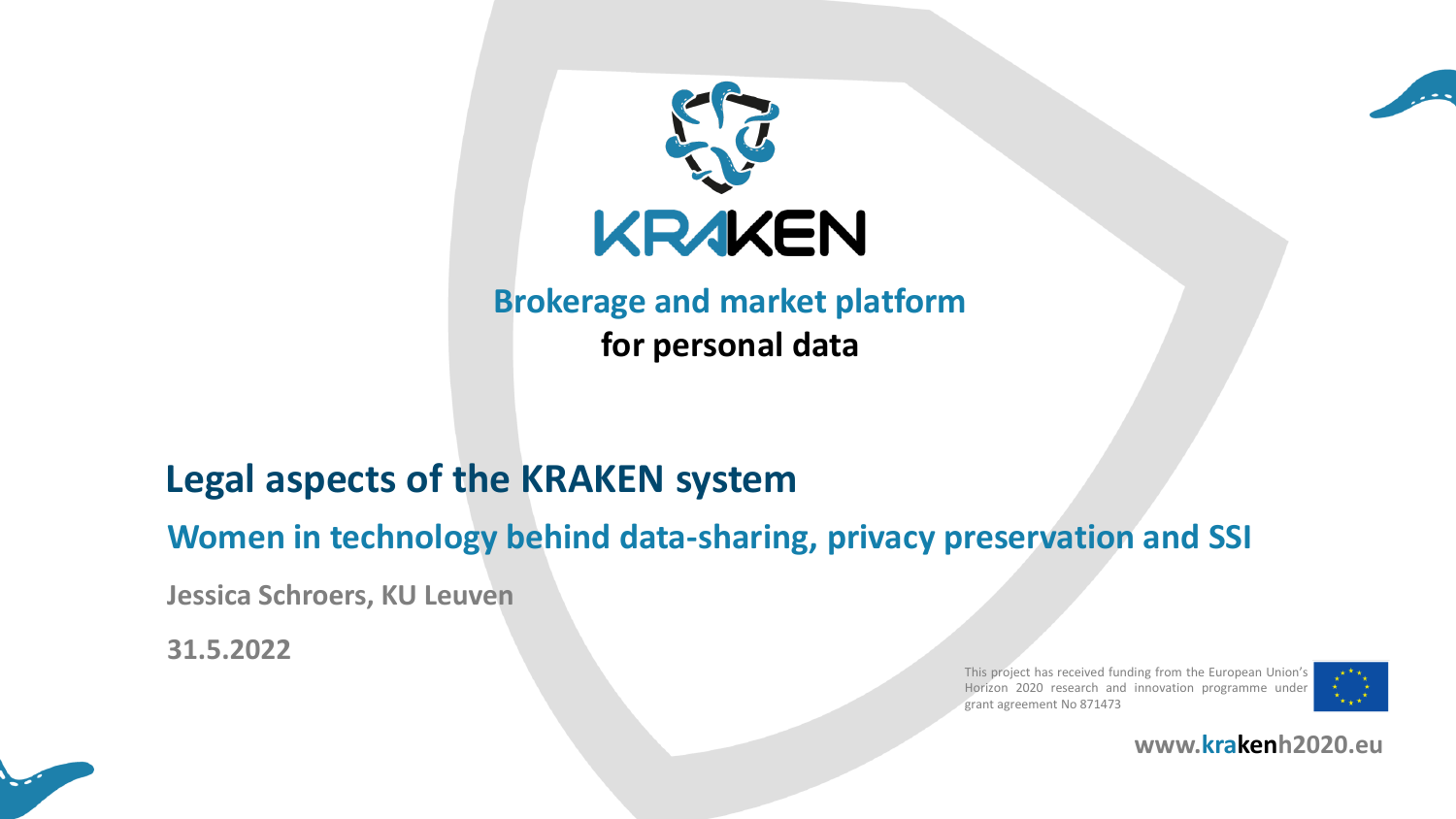

**1. Roles under the GDPR**

## **2. Legislative developments**

- Data Governance Act
- Data Act
- **E** Digital Identity Regulation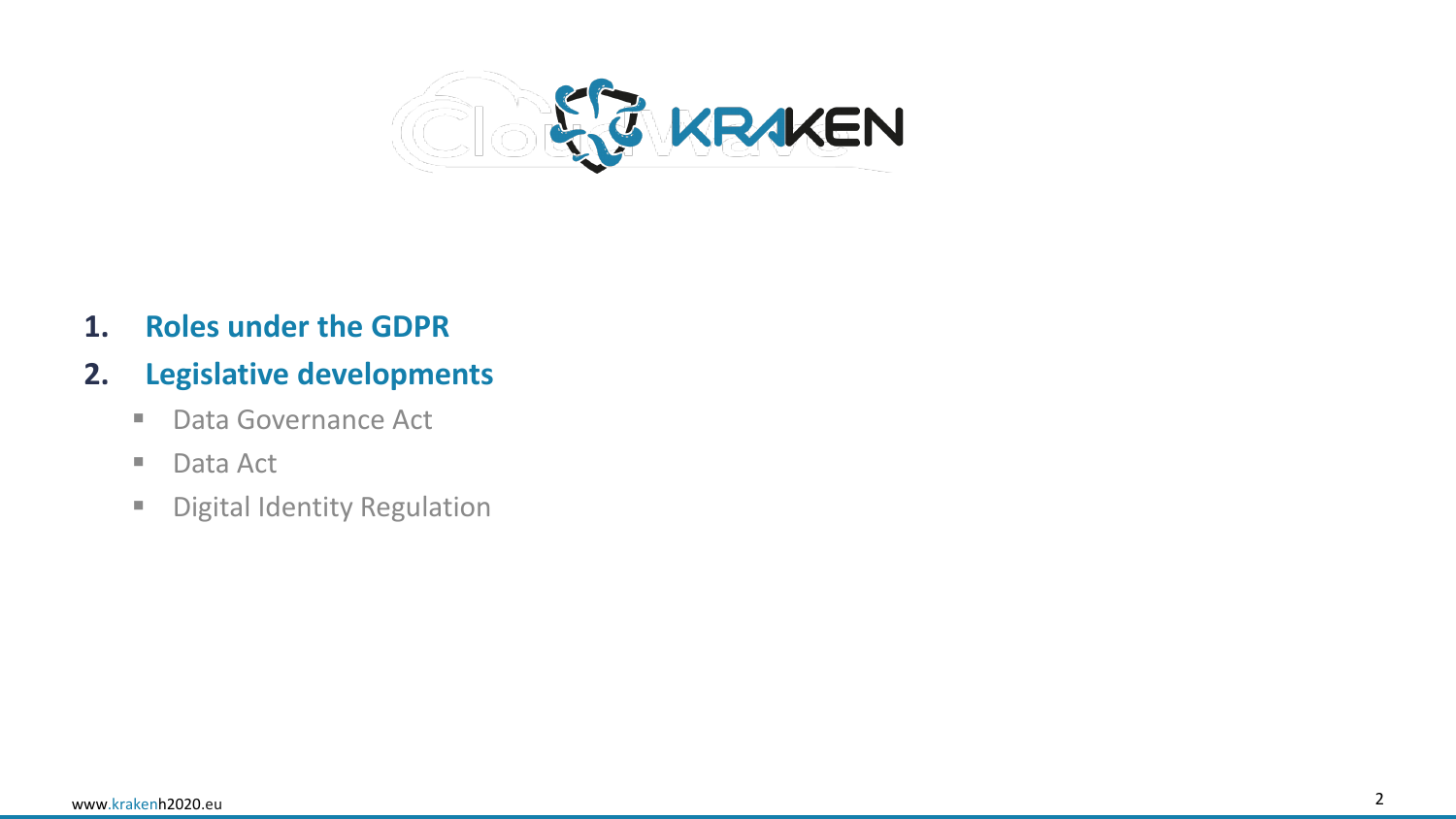

## **Roles under the GDPR**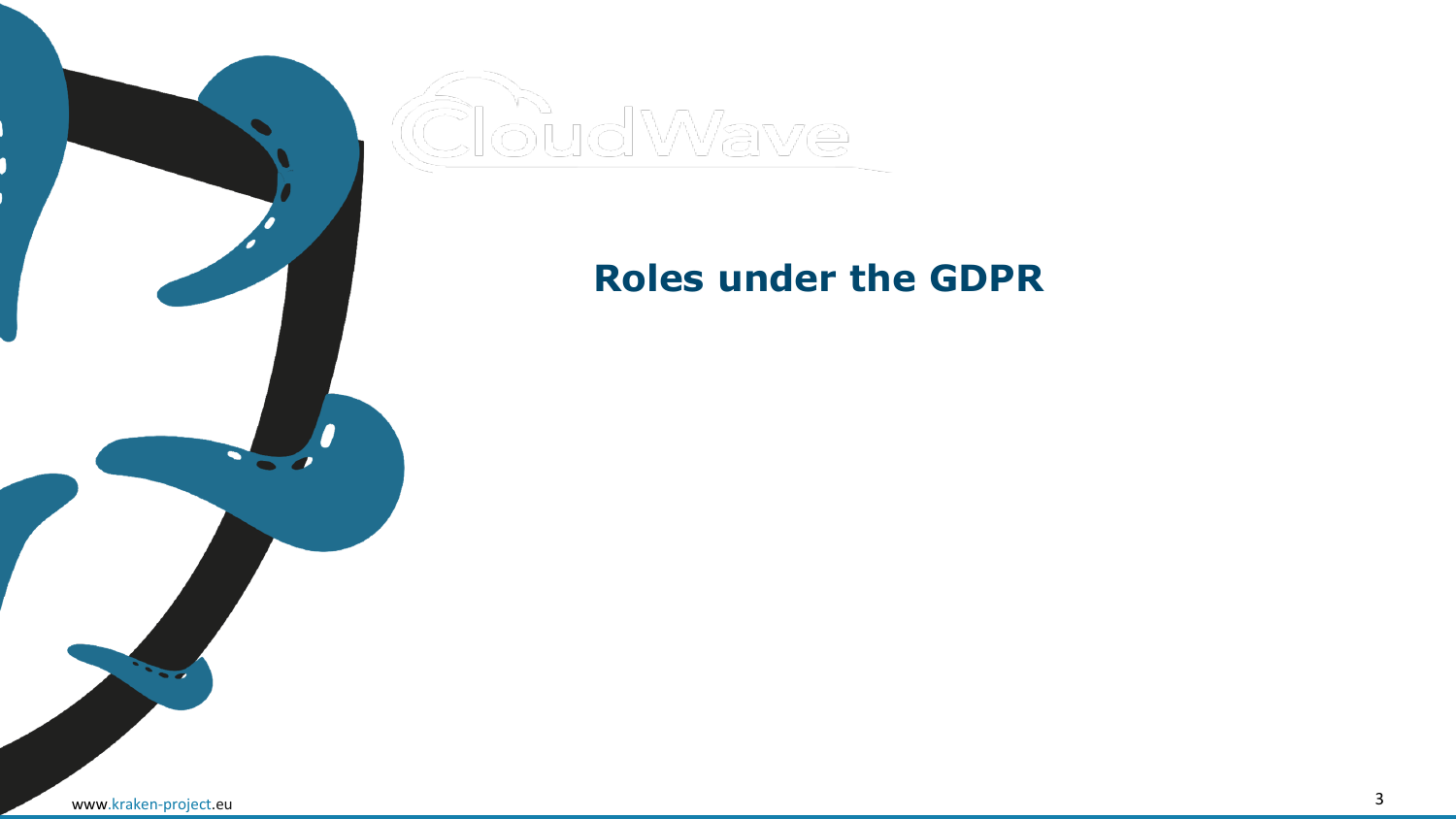

### **Most important roles:**

- **Data subject**: natural person whose personal data are processed
- **Data controller**: determines the purposes and means of the processing
- **Data processor**: processes personal data on behalf of the controller

- $\rightarrow$  Controller: main responsible for compliance with the GDPR obligations
- $\rightarrow$  Allocation (except if provided by law): factual assessment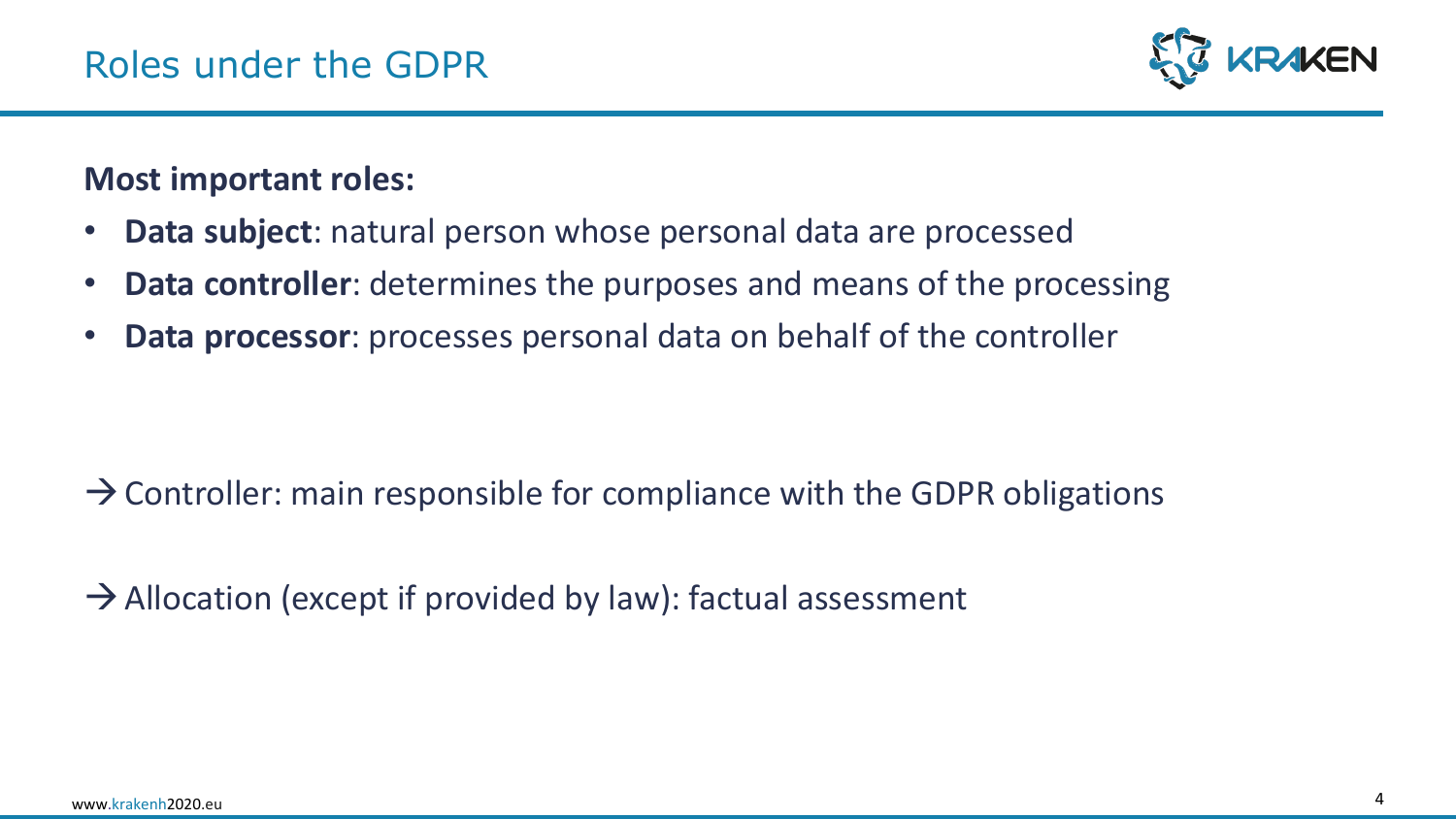

- Controller: alone **or jointly** determines the purposes and means
- → **Joint controllers**: several controllers jointly determine the purposes and means of the processing

## Different forms of joint participation:

- Common decisions: decide together
- Converging decisions: decisions are converging on purposes and essential means
	- Complement each other and are necessary for the processing to take place
	- Based on case law: Wirtschaftsakademie, Jehovan todistajat, Fashion ID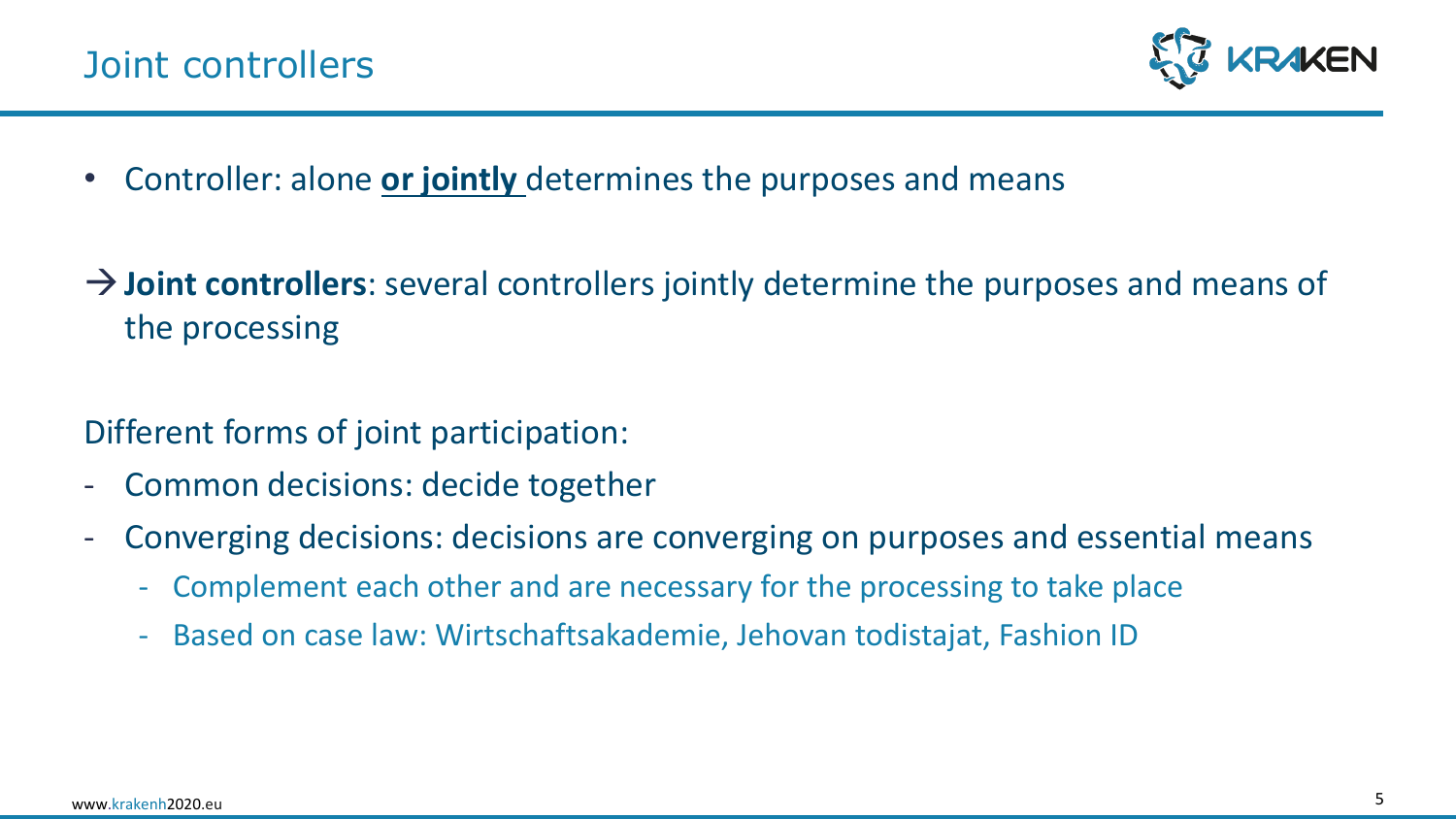# Controller/processor



| provider/data<br><b>Data</b><br>owner | <b>What Data</b><br>will be<br>provided? | <b>GDPR</b> actor          | <b>KRAKEN</b> acting                                                          | <b>GDPR</b> actor | What data will be<br>provided? | Data buyer -<br><b>GDPR</b> actor                                      | Nr. Of<br>control<br><b>lers</b> |
|---------------------------------------|------------------------------------------|----------------------------|-------------------------------------------------------------------------------|-------------------|--------------------------------|------------------------------------------------------------------------|----------------------------------|
| "origin controller"                   | Anonymous<br>data                        | <b>GDPR not applicable</b> |                                                                               |                   |                                |                                                                        | 0[1]                             |
|                                       | Personal data                            | Controller                 | Only upon instructions<br>of the Origin controller<br>or Receiving controller | Processor         | Personal data                  | Controller                                                             | $\overline{2}$                   |
|                                       |                                          |                            |                                                                               |                   | Anonymous data                 | <b>GDPR</b><br>not<br>applicable                                       | $\mathbf{1}$                     |
|                                       |                                          |                            | Determining own means<br>and purposes                                         | Controller        | Personal data                  | Controller                                                             | 3                                |
|                                       |                                          |                            |                                                                               |                   | Anonymous data                 | <b>GDPR</b><br>not<br>applicable<br>[except possible<br>Joint Control] | $\overline{2}$                   |
| Data subject                          | Personal data                            | Data subject               | Only upon instructions<br>of the Receiving<br>controller                      | Processor         | Personal data                  | Controller                                                             | $\mathbf{1}$                     |
|                                       |                                          |                            | Determining own means<br>and purposes                                         | Controller        | Personal data                  | Controller                                                             | $\overline{2}$                   |
|                                       |                                          |                            |                                                                               |                   | Anonymous data                 | <b>GDPR</b><br>not<br>applicable<br>[except possible<br>Joint Control] | $\mathbf{1}$                     |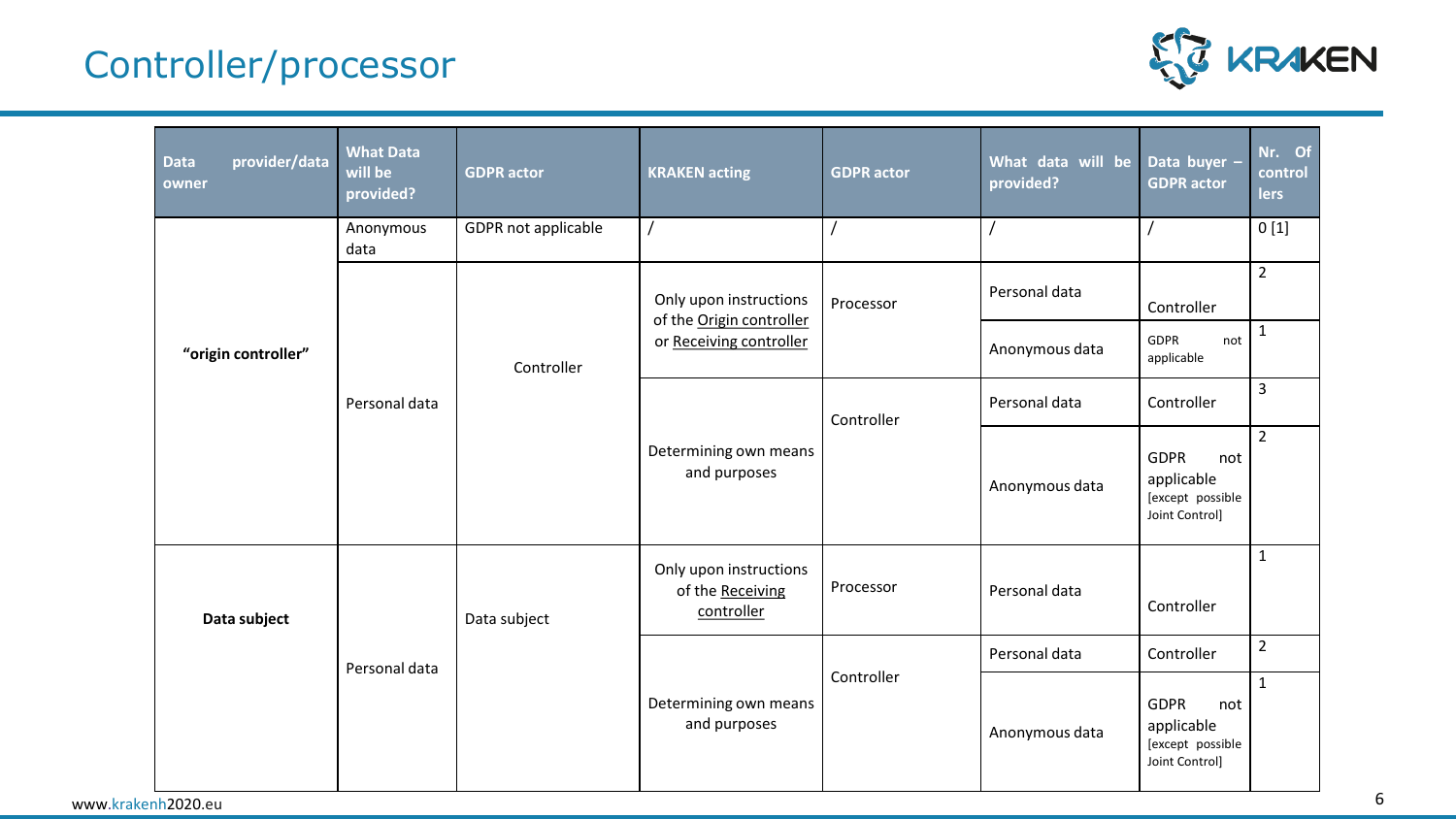

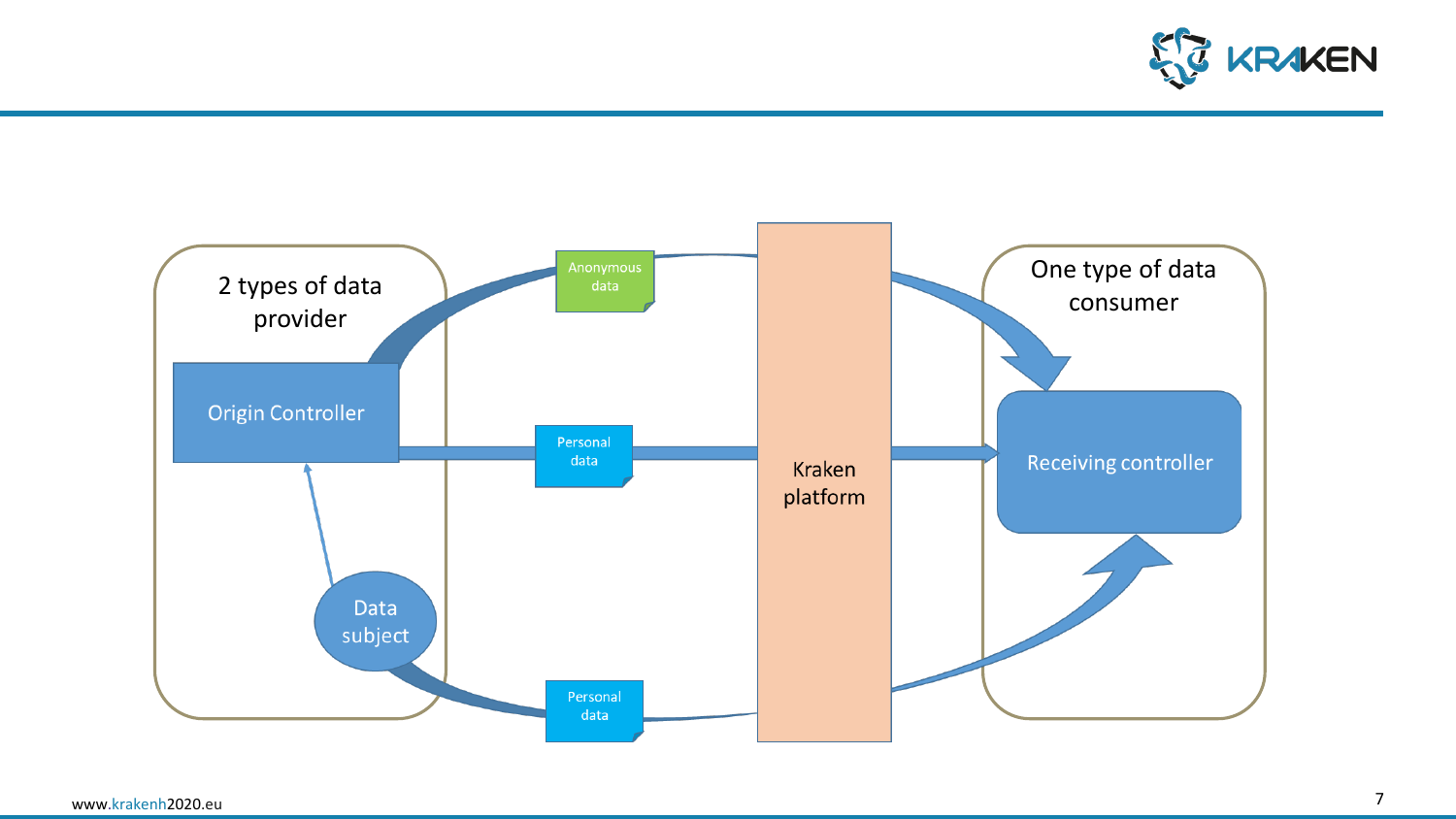

- For account data:
	- Account: data subject
	- KRAKEN platform: controller
- For content data:
	- Batch data:
		- Provider: controller or data subject
		- KRAKEN platform: nothing/processor for consumer/joint-controller?
		- Consumer: controller
	- Data analytics:
		- Provider: controller or data subject
		- KRAKEN platform: processor for the analytics
		- Consumer: controller for the analytics, afterwards, if result anonymous: GDPR does not apply anymore

#### • Data streams:

- Provider: controller (data union manager)
- KRAKEN platform: nothing/processor/joint-controller?
- Consumer: controller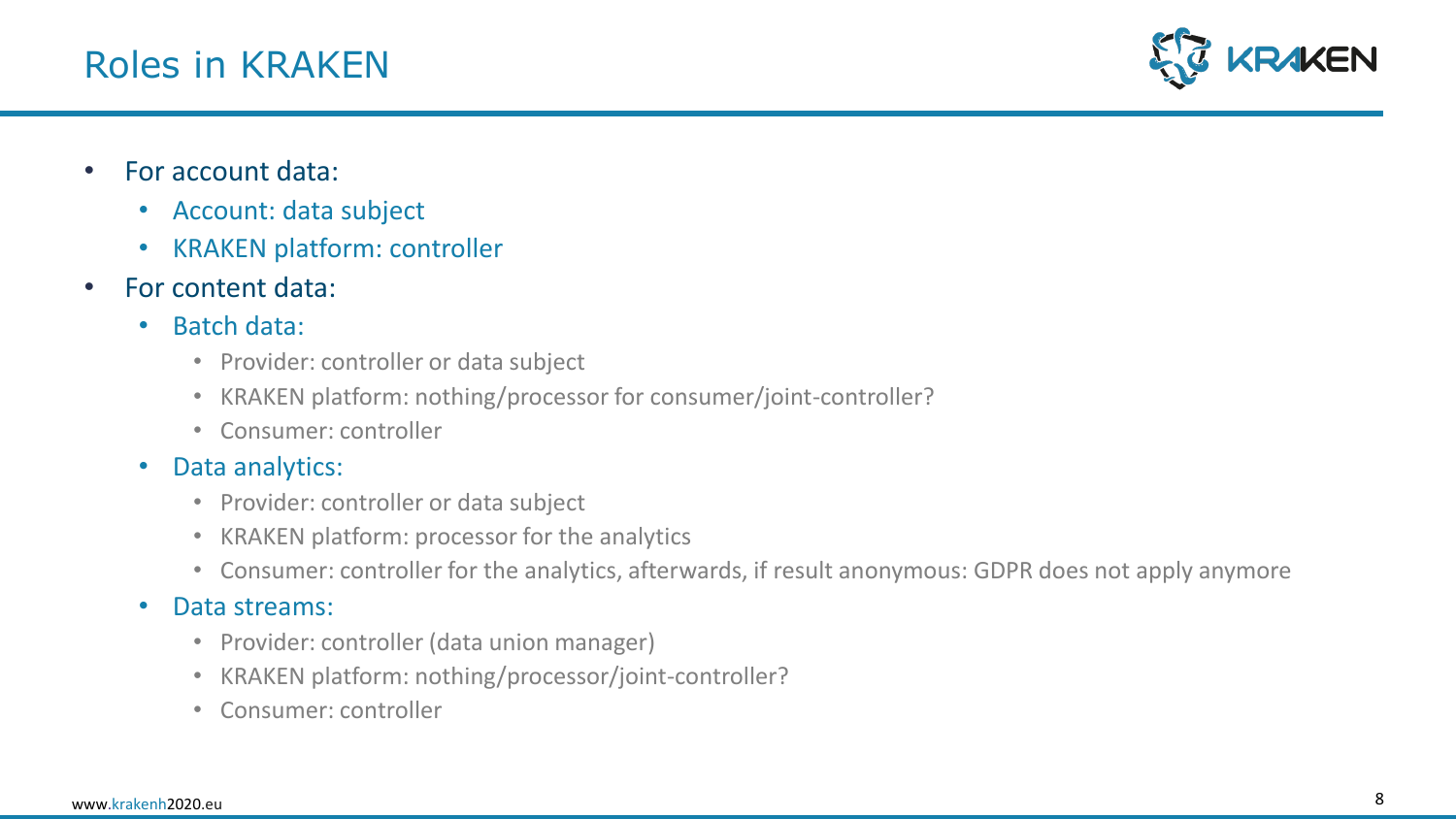

# **Legislative developments**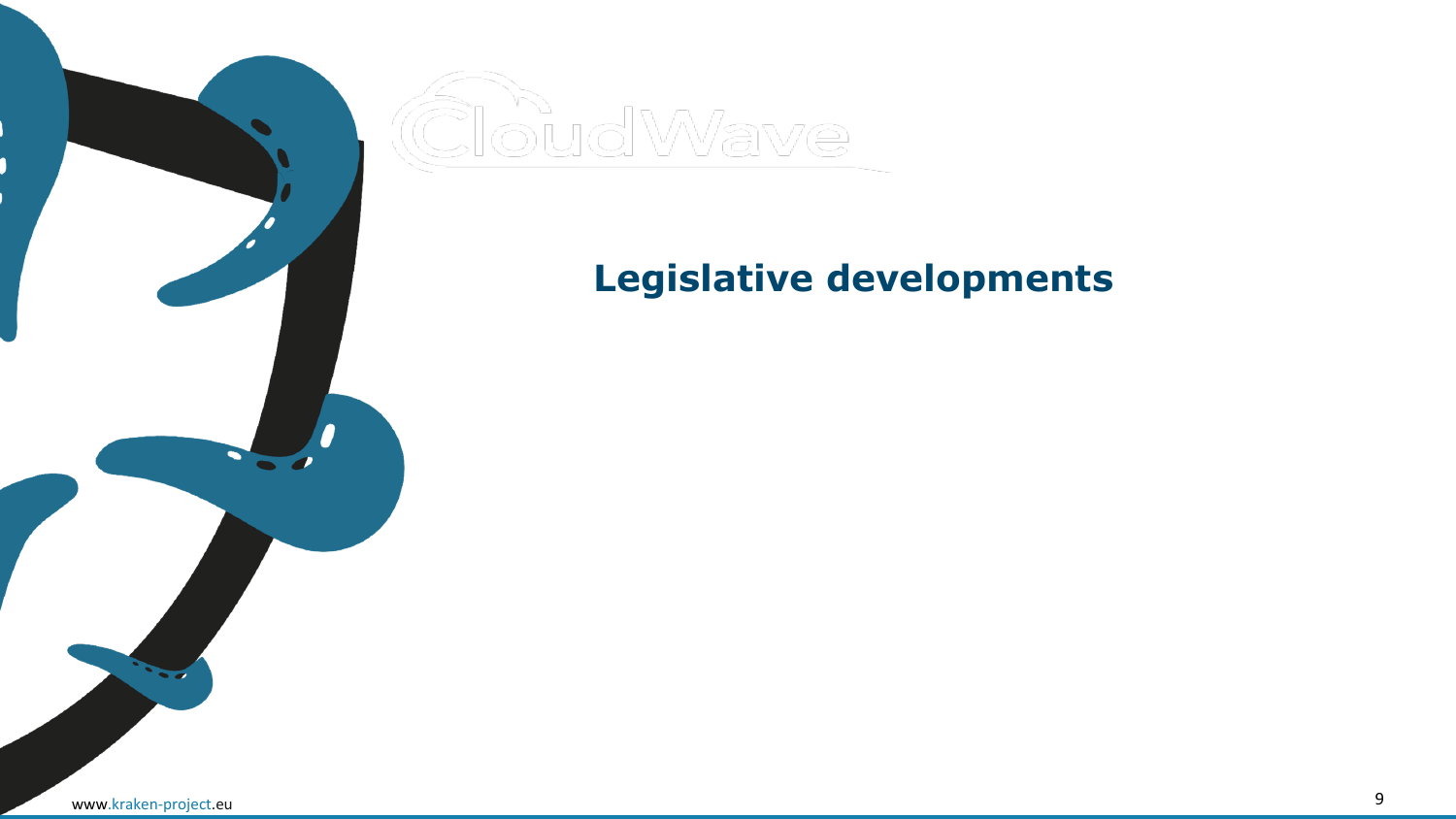

#### • **What is it?**

Proposal for a Regulation of the European Parliament and of the Council on European data governance, 25.11.2020

#### • **What does it aim for?**

 $\rightarrow$  foster the availability of data for use by increasing trust in data intermediaries and by strengthening data-sharing mechanisms across the EU

- Making public sector data available for re-use, in situations where such data is subject to rights of others.
- Sharing of data among businesses, against remuneration in any form.
- Allowing personal data to be used with the help of a 'personal data-sharing intermediary', designed to help individuals exercise their rights under the General Data Protection Regulation (GDPR).
- Allowing data use on altruistic grounds.
- **What is important for KRAKEN?**

Chapter 3 and 4: Requirements applicable to data sharing services and data altruism

#### • **Current status**

Awaiting Council's 1st reading position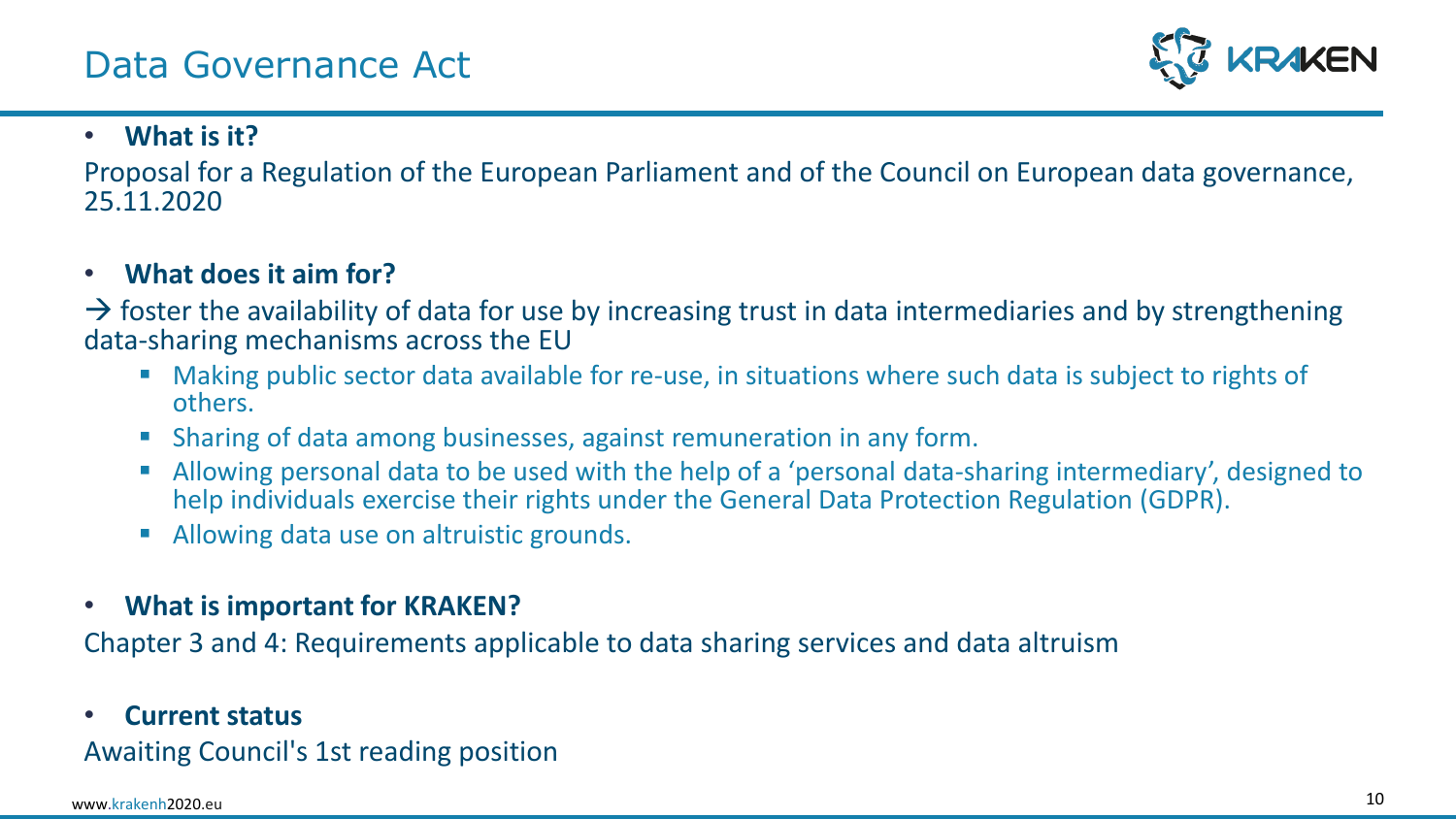

## • **What is it?**

Proposal for a Regulation of the European Parliament and of the Council on harmonised rules on fair access to and use of data, 23.2.2022

### • **What does it aim for?**

 $\rightarrow$  ensuring fairness in the allocation of value from data among actors in the data economy and to foster access to and use of data

## • **What is important for KRAKEN?**

- Provides data subjects a possibility to receive and share data generated by products or services they use
- Includes obligations for the data consumer
- **Current status**

Awaiting committee decision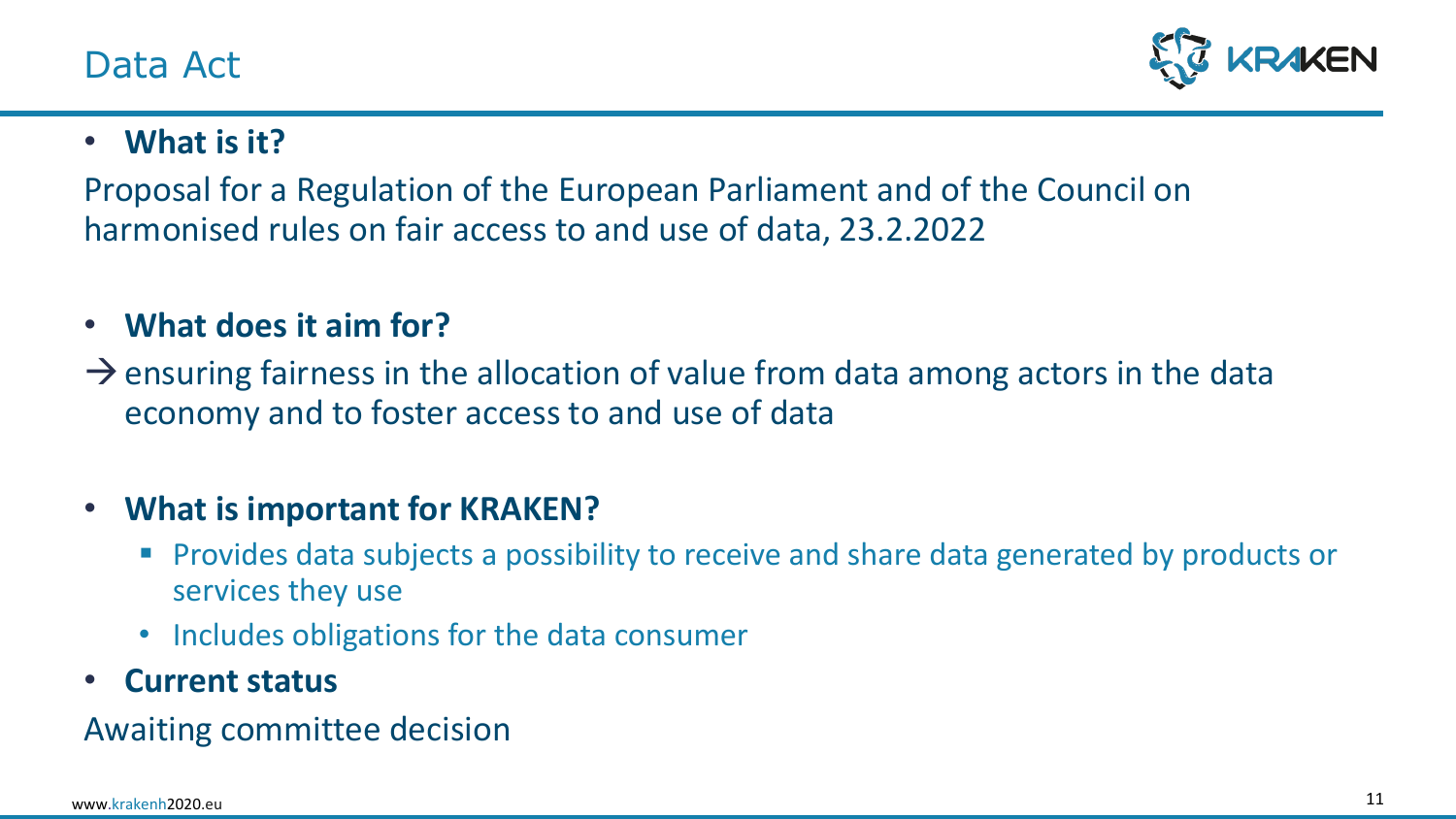

### • **What is it?**

Proposal for a Regulation of the European Parliament and of the council amending Regulation (EU) No 910/2014 as regards establishing a framework for a European Digital Identity

#### • **What does it aim for?**

Amends the eIDAS Regulation: E.g. include European Digital Identity Wallets and extra trust services (electronic attestations of attributes, qualified electronic archiving and electronic ledgers)

### • **What is important for KRAKEN?**

Potentially for SSI: EDIW and electronic attestations of attributes

#### • **Current status**

Awaiting committee decision